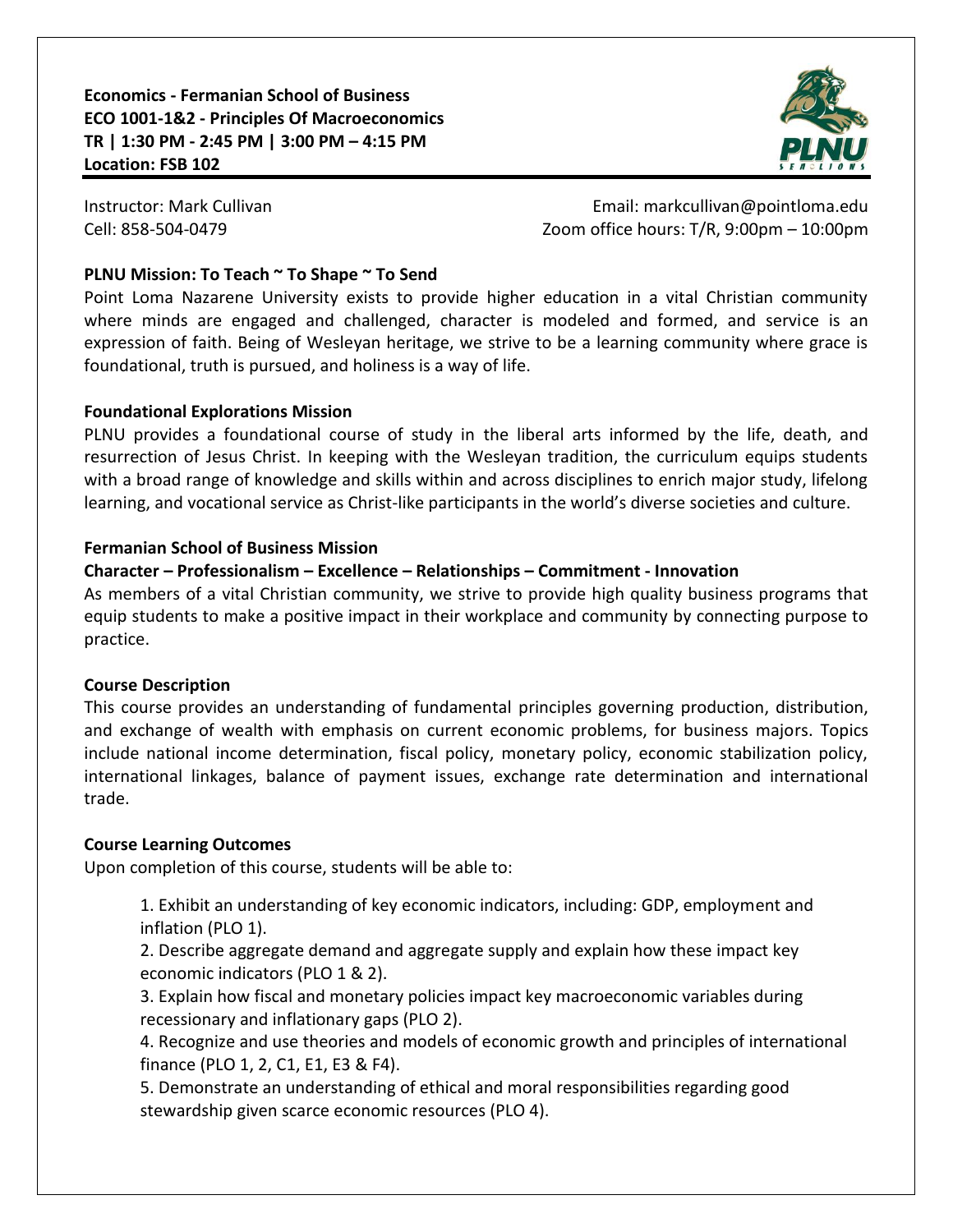## **Foundational Explorations Learning Outcomes**

FELO 1d. Critical Thinking: Students will be able to examine, critique and synthesize information in order to arrive at reasoned conclusions

### **Course Credit Hour Information**

In the interest of providing sufficient time to accomplish the stated Course Learning Outcomes, this class meets the PLNU credit hour policy for a 3-unit class delivered over 16 weeks. Specific details about how the class meets the credit hour requirement can be provided upon request.

### **Course Materials**

Required Product: McGraw-Hill Education Connect© Access for Principles of Economics, 3e by Carlos Asarta and Roger Butters. (includes e-text)

Optional: Print Companion for Principles of Economics, 3e by Carlos Asarta and Roger Butters.

**Connect Registration Video:** <http://video.mhhe.com/watch/4q72PpEpzkXAd3hW4o52c8?>

## **Technical Support**

If you encounter any computer/connection issues, I cannot help you. I cannot and do not provide technical support. If you need technical support, please contact the McGraw-Hill Education Customer Experience Group (CXG) at: **(800) 331-5094**. The web address is: [www.mhhe.com/support](http://www.mhhe.com/support) *(please be sure to write down your case number for future reference if you call CXG).*

#### **Recommended Plan of Attack**

We will be completing 12 Learning Modules as outlined at the end of this syllabus. Contained in each online LM, you will find Readings, and an Adaptive Learning Assignment exercise.

Each module is broken down into topics. Each topic is introduced in a reading from the Print Companion. The topic is further discussed in short Videos that are followed by multiple choice questions. I recommend you complete the readings along with the videos.

After completing the readings and watching the videos and once we have held lecture on the material, the topics have now been thoroughly introduced. This is when I recommend you tackle the Adaptive Learning Assignment exercises which provide a unique interactive learning experience that dives deeper into the topics. As you progress through the Adaptive Learning Assignment exercise, the system will customize your path to help you learn the material.

Each Learning Module contains a different amount of content. LMs will be covered in 1 to 3 lectures.

#### **Zoom Room**

Office hours will be hosted in my Zoom meeting room on Tuesdays and Thursdays from 9-10pm. Text my cYou can access the room with the following information:

<https://pointloma.zoom.us/j/4352334624>

Meeting ID: 435 233 4624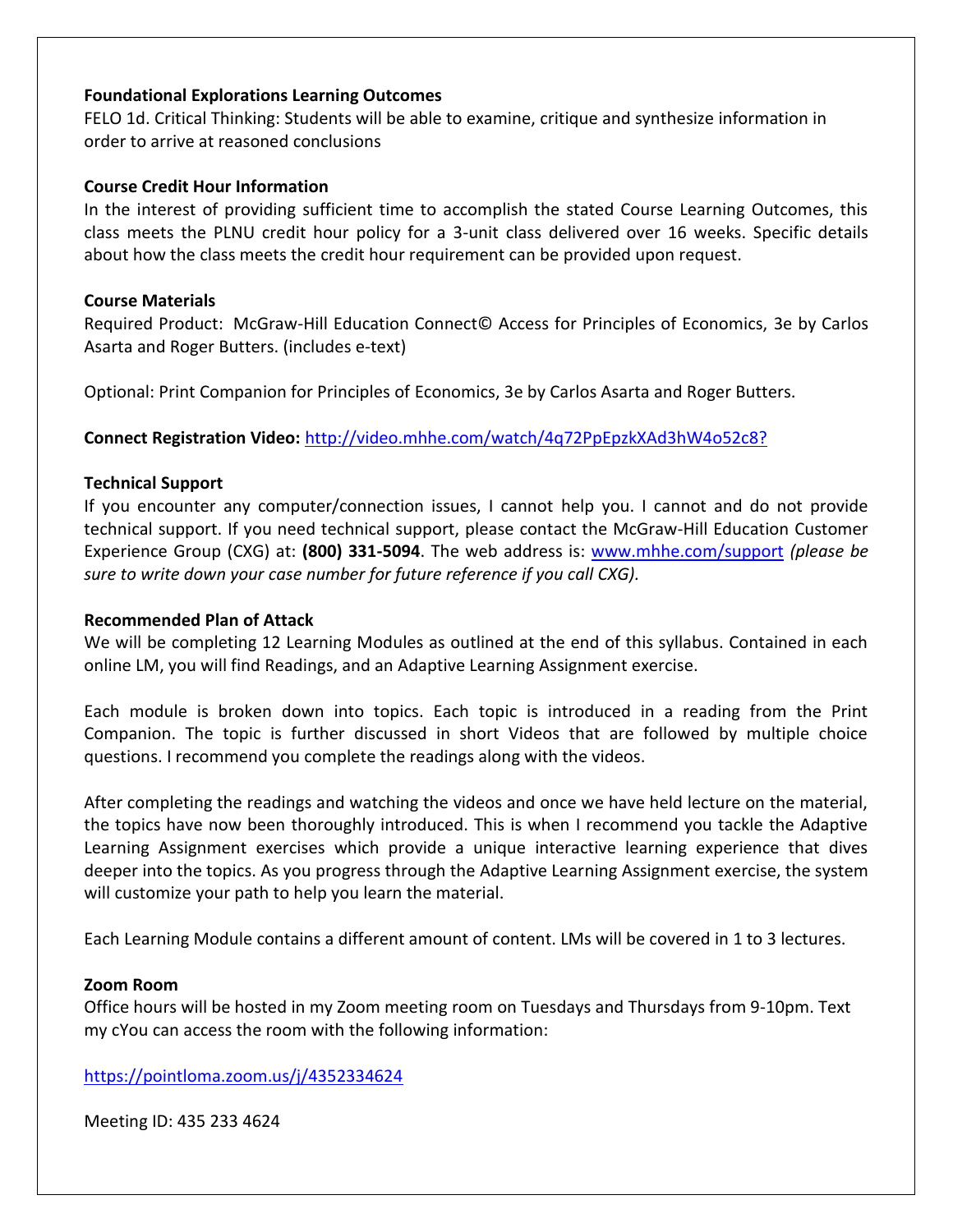One tap mobile +12133388477,,4352334624# US (Los Angeles) +16699006833,,4352334624# US (San Jose)

Dial by your location

 +1 213 338 8477 US (Los Angeles) +1 669 900 6833 US (San Jose) +1 253 215 8782 US (Tacoma) +1 346 248 7799 US (Houston) +1 301 715 8592 US (Germantown) +1 312 626 6799 US (Chicago) +1 646 876 9923 US (New York)

Join by SIP 4352334624@zoomcrc.com

Join by H.323 162.255.37.11 (US West) 162.255.36.11 (US East)

Find your local number:<https://pointloma.zoom.us/u/abQOXQdSJl>

## **Assessment and Grading**

Your final grade will be compiled from the following sources:

## **LearnSmart Exercises – 5%**

These exercises are all available to work on immediately after the course begins and each must be completed by 11:59pm on the date they are due. LearnSmart exercises may not be submitted late.

## **Problem Sets – 10%**

Each Learning Module contains a series of short videos that introduce the main topics. The videos are followed by multiple choice questions. Problem Sets may not be submitted late.

## **4 Examinations – 85%**

| Exam 1: Modules $1-4$ 16% |  | Exam 3: Modules $8-9$ 23%     |  |
|---------------------------|--|-------------------------------|--|
| Exam 2: Modules $5-7$ 23% |  | Exam 4: Modules $10 - 12$ 23% |  |

Letter Grades will be assigned to the overall course % as follows:

| 100-93 | $\sim$<br>۵۵- ر<br>ч | 89-87 | 86-83 | 82-80 | 79-77 | $-$<br>$16 - 13$ | $ \sim$<br>70<br>72-,    | $\sim$<br>69-6, | $\sim$<br>$\sim$<br><b>bb-b3</b> | 62-60 | 59- |
|--------|----------------------|-------|-------|-------|-------|------------------|--------------------------|-----------------|----------------------------------|-------|-----|
|        |                      | ັ     |       | D-    |       |                  | $\overline{\phantom{0}}$ |                 |                                  | .     |     |

# **Extra Credit - Problem Sets – 4%**

You have the opportunity to earn up to 4% course extra credit as we progress through the semester which will be added to your overall score. There is a Problem Set available for each Learning Module. Successfully answered questions will earn EC points. To calculate how much EC you've earned use this formula:

**Additional end of the semester extra credit WILL NOT be offered.** FEC% = 4%\*(EC Points/195)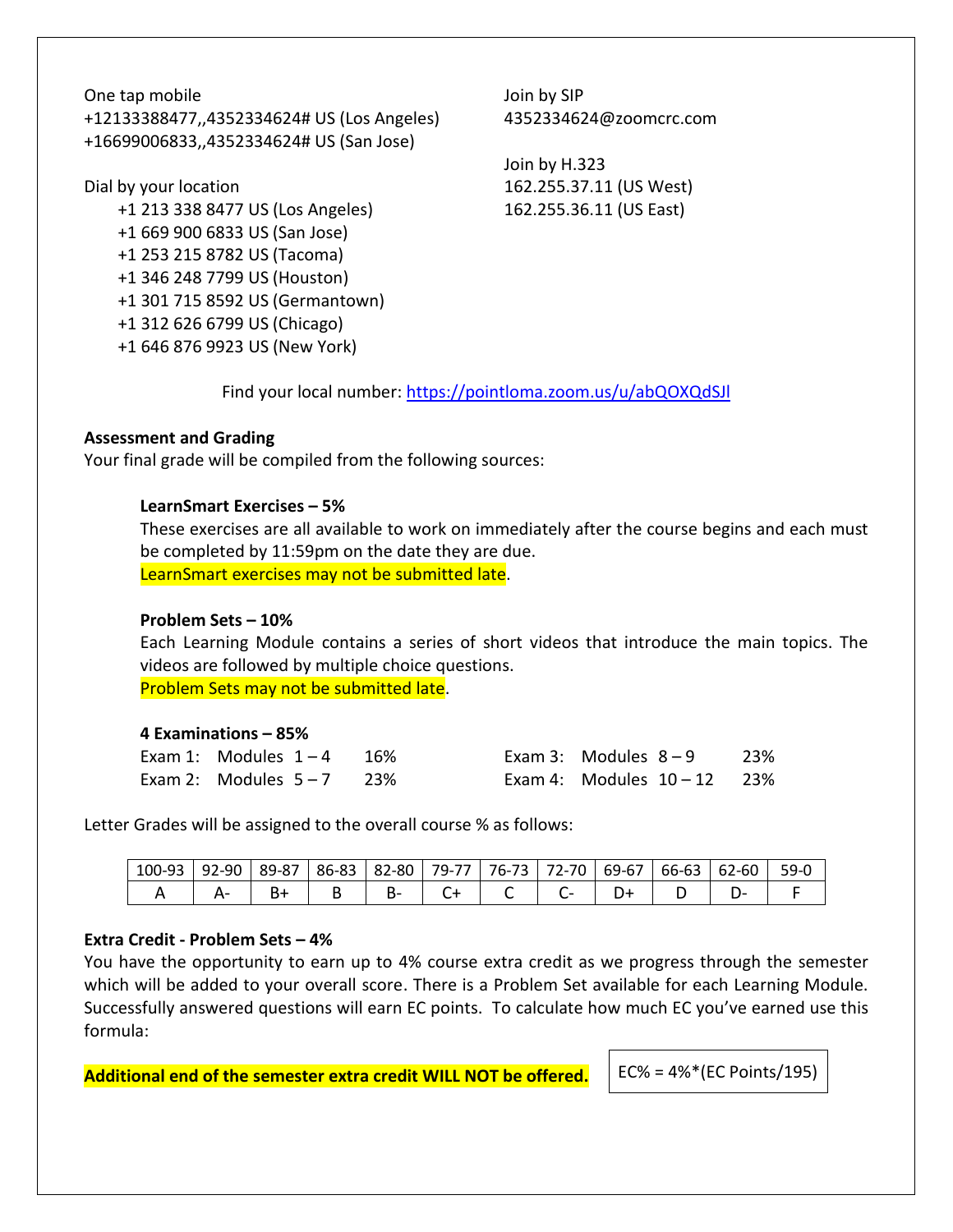### **General Exam Policy**

The only items allowed at your seat during exams are the following: scantron, calculator, pencil, blank scratch paper, and/or a beverage. Backpacks, bags and other personal items must be placed along a perimeter wall. Cell phones and other PDA devices are not allowed to be used for calculators on exams. Cell phones may not be present at all. If a cell phone is observed, your exam will be collected and you will receive a 0. No exiting and entering the classroom is allowed during an exam. Once you exit you are done, so be done before you exit. Make-up exams will be offered at my discretion and only for compelling reasons. If a life situation causes you to miss an exam, unless incapacitated, you must notify me with an email no later than the conclusion of the date of the exam to be considered for a make-up. Written verification may be requested to verify the cause of the absence.

## **Final Examination Policy**

Successful completion of this class requires taking the final examination on its scheduled day. No requests for early examinations or alternative days will be approved.

## **Spiritual Care**

Please be aware PLNU strives to be a place where you grow as whole persons. To this end, we provide resources for our students to encounter God and grow in their Christian faith.

## **State Authorization**

State authorization is a formal determination by a state that Point Loma Nazarene University is approved to conduct activities regulated by that state. In certain states outside California, Point Loma Nazarene University is not authorized to enroll online (distance education) students. If a student moves to another state after admission to the program and/or enrollment in an online course, continuation within the program and/or course will depend on whether Point Loma Nazarene University is authorized to offer distance education courses in that state. It is the student's responsibility to notify the institution of any change in his or her physical location. Refer to the map using the below link to view which states allow online (distance education) outside of California. <https://www.pointloma.edu/offices/office-institutional-effectiveness-research/disclosures>

## **PLNU Copyright Policy**

Point Loma Nazarene University, as a non-profit educational institution, is entitled by law to use materials protected by the US Copyright Act for classroom education. Any use of those materials outside the class may violate the law.

# **PLNU Academic Honesty Policy**

Students should demonstrate academic honesty by doing original work and by giving appropriate credit to the ideas of others. Academic dishonesty is the act of presenting information, ideas, and/or concepts as one's own when in reality they are the results of another person's creativity and effort. A faculty member who believes a situation involving academic dishonesty has been detected may assign a failing grade for that assignment or examination, or, depending on the seriousness of the offense, for the course. Faculty should follow and students may appeal using the procedure in the university Catalog.

See [Academic Policies](https://catalog.pointloma.edu/content.php?catoid=52&navoid=2919#Academic_Honesty) for definitions of kinds of academic dishonesty and for further policy information.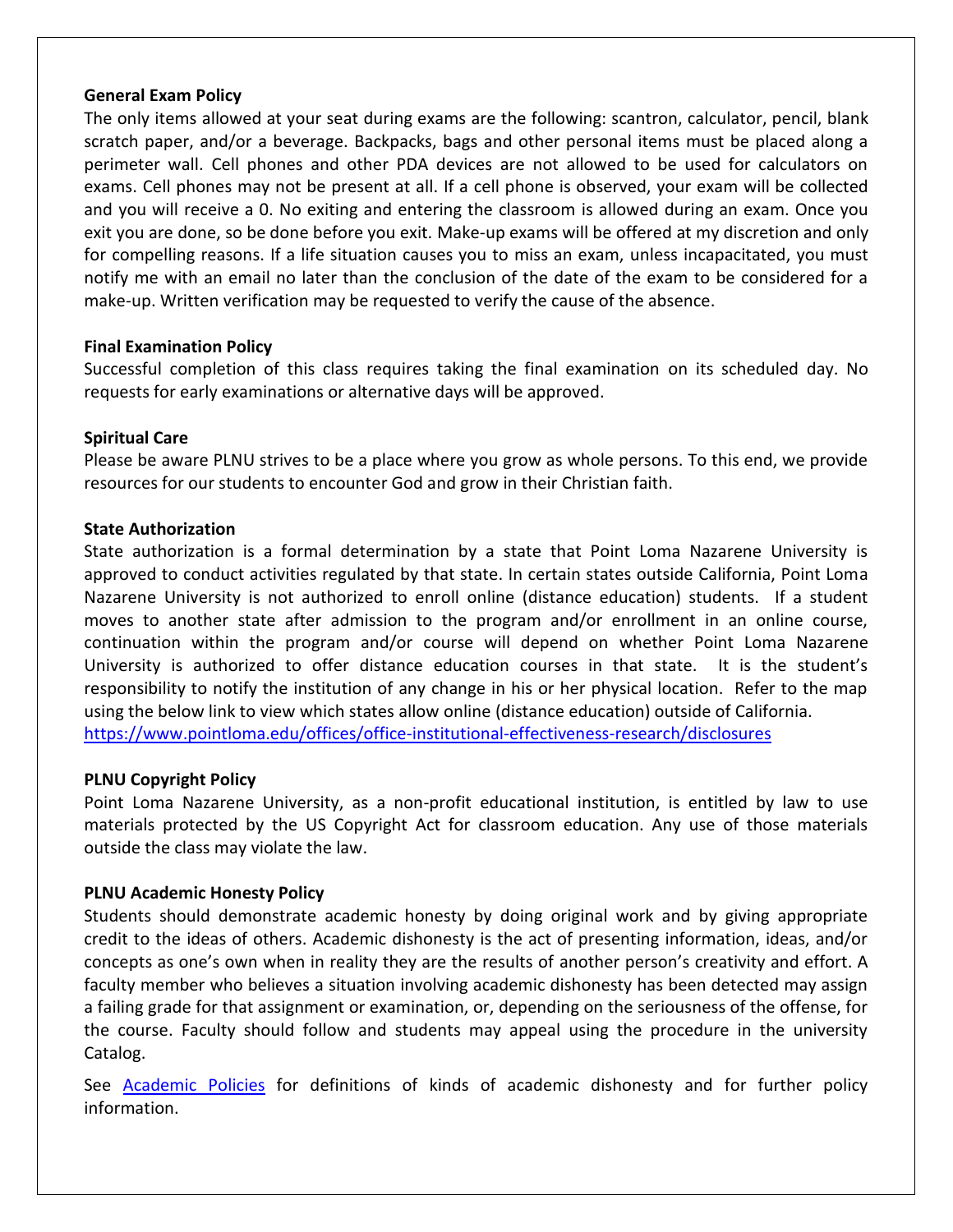### **PLNU Academic Accommodations Policy**

PLNU is committed to providing equal opportunity for participation in all its programs, services, and activities. Students with disabilities may request course-related accommodations by contacting the Educational Access Center (EAC), located in the Bond Academic Center [\(EAC@pointloma.edu](mailto:EAC@pointloma.edu) or 619- 849-2486). Once a student's eligibility for an accommodation has been determined, the EAC will issue an academic accommodation plan ("AP") to all faculty who teach courses in which the student is enrolled each semester.

PLNU highly recommends that students speak with their professors during the first two weeks of each semester/term about the implementation of their AP in that particular course and/or if they do not wish to utilize some or all of the elements of their AP in that course.

Students who need accommodations for a disability should contact the EAC as early as possible (i.e., ideally before the beginning of the semester) to assure appropriate accommodations can be provided. It is the student's responsibility to make the first contact with the EAC.

## **PLNU Attendance and Participation Policy**

Regular and punctual attendance at all class sessions is considered essential to optimum academic achievement. If the student is absent for more than 10 percent of class sessions, the faculty member will issue a written warning of de-enrollment. If the absences exceed 20 percent, the student may be de-enrolled without notice until the university drop date or, after that date, receive the appropriate grade for their work and participation.

## **Use of Technology**

In order to be successful in your course, you'll need to meet the minimum technology and system requirements; please refer to the *[Technology and System Requirements](https://help.pointloma.edu/TDClient/1808/Portal/KB/ArticleDet?ID=108349)* information. Additionally, students are required to have headphone speakers, microphone, or webcams compatible with their computer available to use for any online or hybrid classes. Please note that any course with online proctored exams require a computer with a camera (tablets are not compatible) to complete exams online.

Problems with technology do not relieve you of the responsibility of participating, turning in your assignments, or completing your class work.

#### **Important Dates**

| Fall 2021 Semester Begins         | <b>Aug 31</b> | Fall Break (no classes)           | <b>Oct 22</b>    |
|-----------------------------------|---------------|-----------------------------------|------------------|
| Labor Day (no classes)            | Sept 6        | Last Day to Add Quad II Classes   | Oct 26           |
| Last Day to Add Quad I Classes    | Sept 7        | Last Day to Drop Semester Classes | Nov <sub>5</sub> |
| Last Day to Add Semester Classes  | Sept 10       | Last Day to Drop Quad II Classes  | <b>Nov 12</b>    |
| Last Day to Drop Quad I Classes   | Sept 24       | Thanksgiving Recess (no classes)  | Nov 24-26        |
| Last Day to Apply for Winter Grad | Oct 8         | <b>Classes End</b>                | <b>Dec 10</b>    |
| Quad I Classes End                | Oct 19        | <b>Final Examinations</b>         | Dec 13-17        |
| Quad II Classes Begin             | <b>Oct 20</b> | Residence Halls Close (Noon)      | Dec 18           |
|                                   |               |                                   |                  |